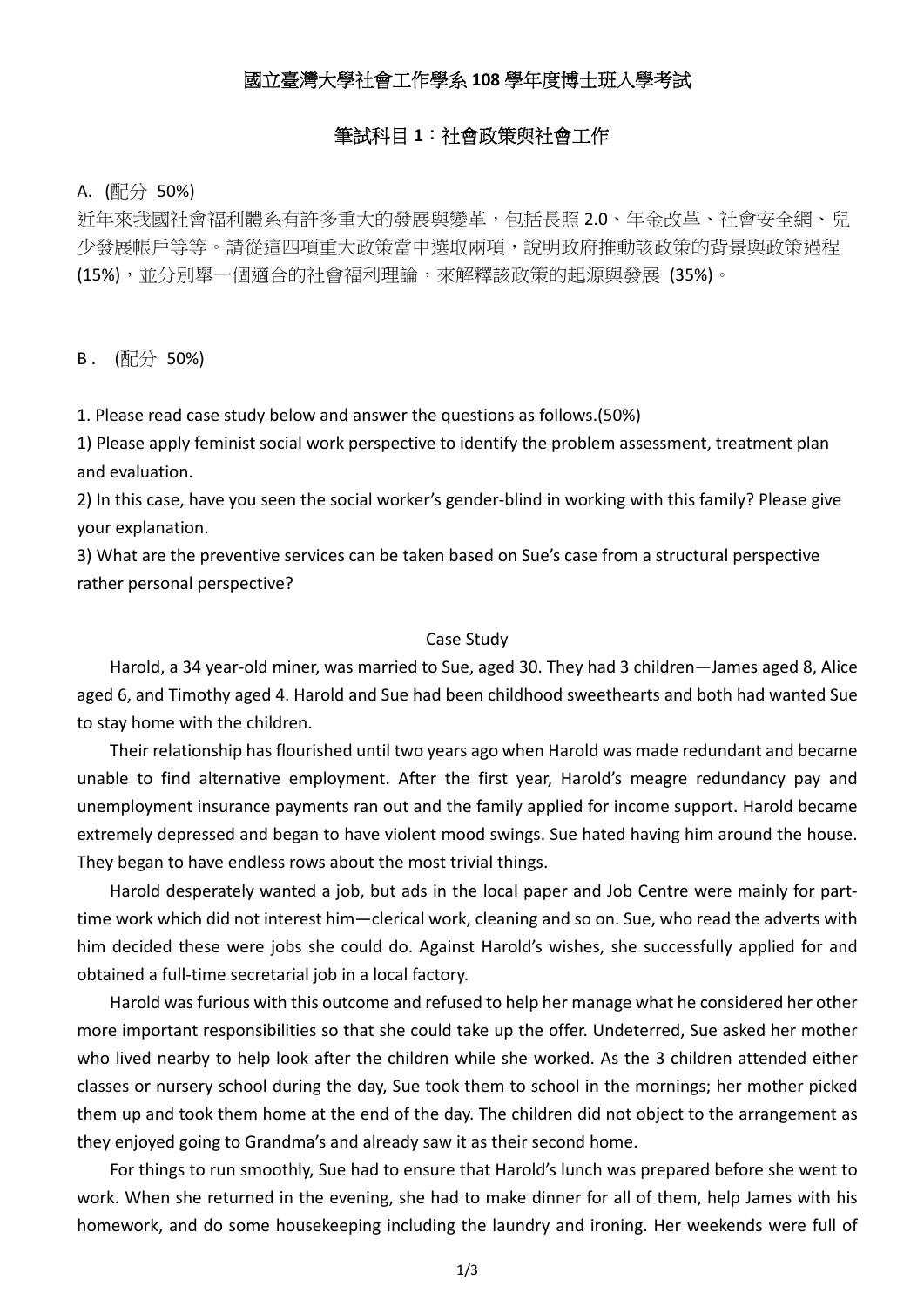catching up on sundry domestic chores.

After six months, Sue was exhausted. She decided to talk to Harold with the aim of getting him to share the load. Harold reacted by shouting at her, overturned a table and slammed the door on his way out of the house. Sue who was shaken but determined, felt that although she would do what needed to be done with the children, she would leave Harold to fend for himself. No more lunches prepared for him, no more laundry, no more cleaning up after him. Harold responded by becoming verbally abusive.

A few weeks later, Sue started working overtime. The children stayed with her mother during her late shifts. On one of these occasions, when she got home, the house was a tip and there was nothing to eat in the fridge. Sue blew her top. In the argument that followed, Harold grabbed her by the hair and began to punch her. Sue was hospitalized for two weeks by this attack. Although she would not press charges against him, she demanded a divorce. Harold refused and begged her to take him back. Sue would not change her mind.

Meanwhile, James started acting out at school. He was caught fighting with a younger boy. Apparently, James had been bullying him for several months. As a result of these incidents, a social worker was assigned to work with the family.

The social worker, a white woman called Sal came to visit Sue. She told her about the ongoing divorce proceedings that she was reluctantly going through not because she no longer loved Harold, but because she was afraid that he would become more violent over time and would make life unbearable for her and the children. Sal listened to Sue's story and sympathized over the difficulties she was having.

Given the range of problems the family was experiencing, she regretted the she would have time only to work with James, hoping to teach him how to resolve conflict in a nonaggressive manner. However, she gave Sue a list of women's groups that she could join. 'They may be able to help', Sal added as she got up to go, satisfied that as Harold was no longer in the house, none of the 3 children were 'at risk' of being abused by him.

As soon as Sal left, Sue crumpled up the list and threw it in the bin. Tears began to stream down her face as her despair and frustration welled up through them.

(Reference: Dominelli L. (2002). Feminist Social Work: Theory and Practice. )